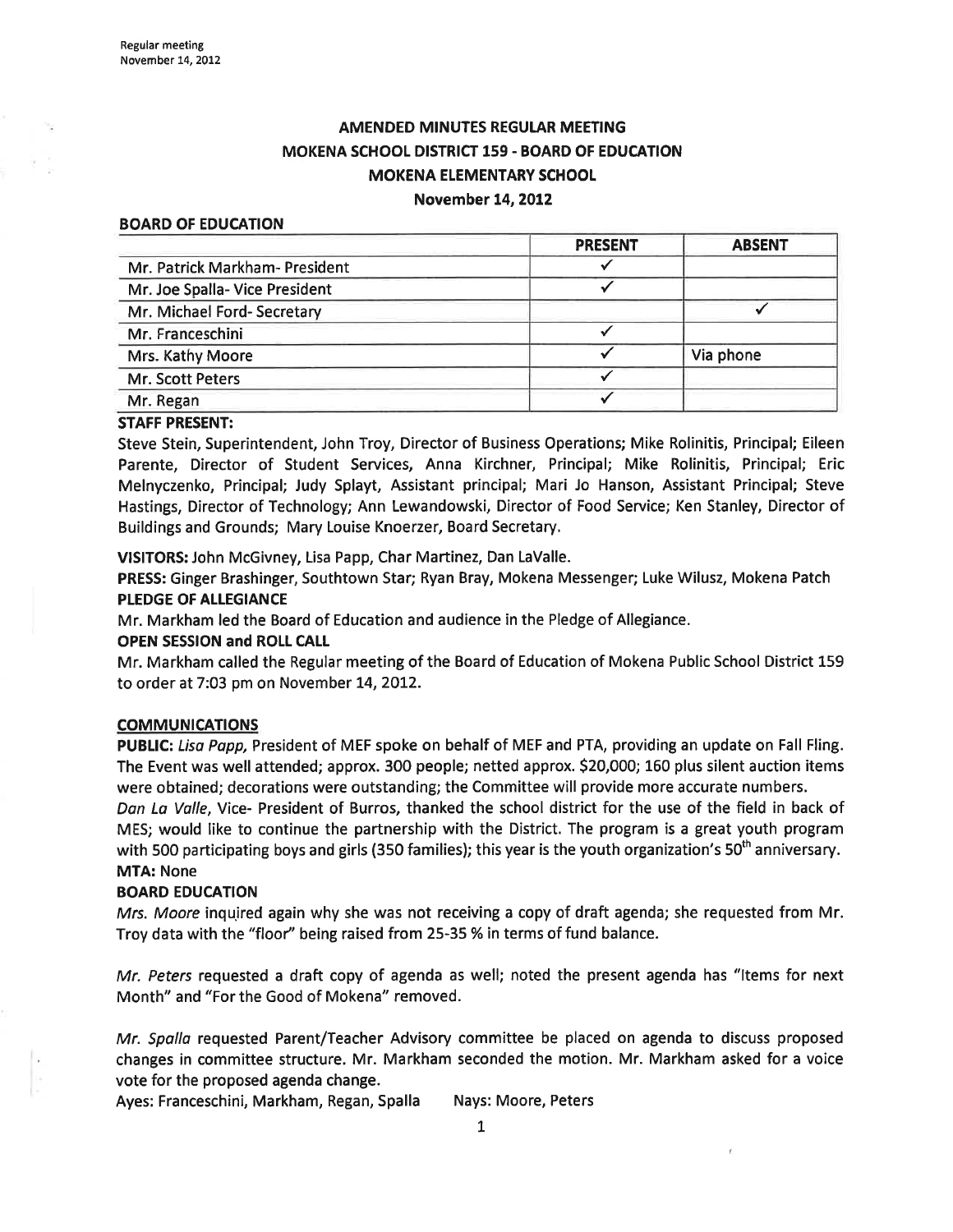Mr. Markham asked that teachers come to December Board meeting to start a dialogue regarding their "wants" and needs"; would like to continue to have their participation at future Board meetings. ln honor of Veteran's Day Mr. Markham presented Mr. Stein with an American flag that was flown over the Capital building in Washington DC on September 21, 2012; received from Senator Kirk in honor of Mokena School District.

Mr. Markham suggested he and Mrs. Moore have a private discussion.

# SUPERINTENDENT REPORT

Mr. Stein reported:

- . Updated the Board on Dr. Vitton's surgery
- o No FOIA requests
- o Cited the MPS National merit graduates for 2013 in Mokena Messenger
- o Referred to the Community Survey that would be put on -line for parents, students and staff to complete-
- o Gave a brief synopsis of the bullying form activity

Mr. Markham commended the staff for this bullying report.

## PRINCIPALS REPORTS

Mrs. Kirchner presented to BOE:

- During Teacher Institute day small group discussions were held regarding Common Core; standards for staff and administration; indentifying strengths and weakness.
- NED show was well received showed several tricks with a yo-yo; thus far \$1,500 worth of
- . yo-yos were sold

Mr. Melnyczenko presented to BOE:

- o Representative Koselwas principalfor a day at MIS; toured building; visited Mr. Roberts room with new technology; conducted dismissal; answered questions of students
- $\bullet$  Held NED assembly as well; sold \$1,200 worth of yo-yos thus far.

Mr. Rolinitis presented to BOE:

- o Red Ribbon and Fire Prevention week at MJH
- Explore testing for high school placement this week
- o Boys Basketball- 4 night this week ; Girls Basketball tournament this weekend; busy weeks at MJH now that extra curriculars are back ín full swing
- Bullying form sometimes leads to other questions; If an incident arises and if a student claims he/she is being bullied; they complete the form immediately; some cases is not really a bullying incident

## **APPROVAL OF PREVIOUS MINUTES**

Mr. Spalla moved to approve minutes for Committee of the Whole October 3, 2012; seconded by Mr. Franceschini.

**On Roll Call** 

Ayes: Mr. Franceschini, Mr. Markham, Mr. Peters, Mr. Regan, Mr. Spalla Nays: None **Abstain: Mrs. Moore** MOTION CARRIED 5-1- <sup>O</sup>

Mr. Peters moved to approve the amended the minutes of October 17, 2012 Regular Board meeting as presented; the motion was seconded by Mr. Spalla. The Board was all in favor.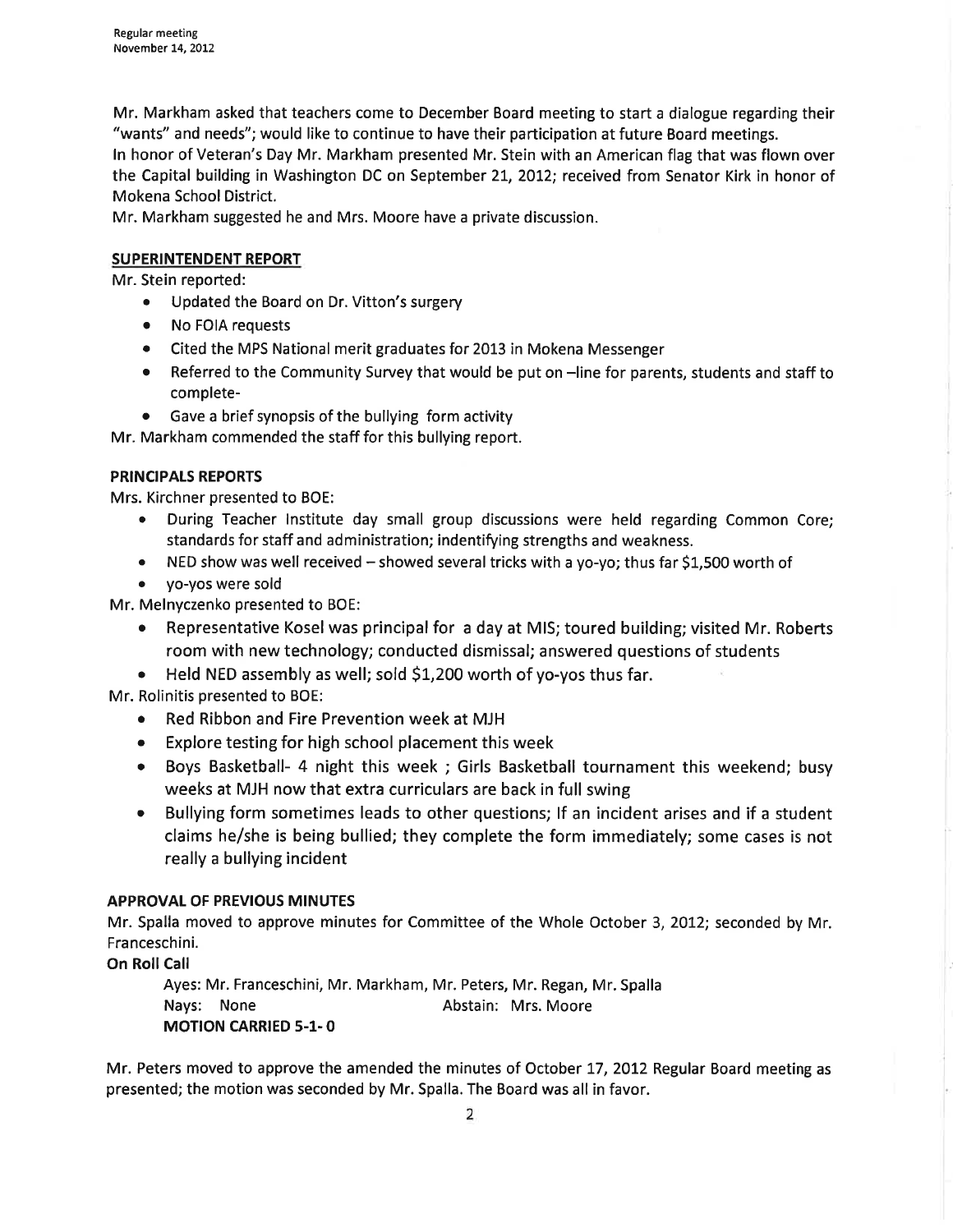Mr. Franceschini move to approve October 17, 2012 Closed Session minutes. Mr. Spalla seconded the motion. The Board was all in favor.

## INFORMATION REPORTS

# FINANCIAL REPORT

Mr. Troy reviewed the Financial Report with the Board of Education. The revenue for the month, in all funds was 5639,074.60 or 3.4% of budgeted revenues. The expenditures for the month, in all funds, were \$1,288,262 or 6.9% of the budgeted expenditures.

|  |  | 2012 |                                                                             |  |
|--|--|------|-----------------------------------------------------------------------------|--|
|  |  |      | October \$651,914 3.71% \$1,304,215 7.00% \$639,075 3.41% \$1,288,262 6.92% |  |
|  |  |      |                                                                             |  |

# TREASURER REPORT

Mr. Troy reviewed the Treasurer's Report with the BOE reporting an ending balance of 516, 034,441.39 for October.

# LINCOLN WAY SPECIAL EDUCATION MINUTES

Mrs. Moore presented to BOE:

- o Joint committee met twice
- Transporting 530 student; need additional vehicles
- o SELF program at Oakview is finished; held Ribbon cutting ceremony
- Thanked MPS for possible location for LTTW program
- . Approved a bid for two mini-bus for S19, 460 each
- $\bullet$  Received a gift of \$2,000
- o Special Ed. Foundation approved 9 or 10 grant requests; totaling approx. 56000.
- o Completed their RoE Life Safety inspection
- o District # 843 says there is a need for more SELF programs; Mrs. Moore said she would be an advocate for MIS and the space it could provide
- $\bullet$  All Board Members received IPADS 100% paperless at meetings

# TAX LEVY INFORMATION

Mr. Troy presented the BOE with a 2012 levy presentation. While the anticipated amount of the levy does not require a public hearing Mr. Troy requested BOE direction for holding such a hearing. The consensus of the BOE was that due to past practice and full disclosure a tax levy hearing will be held at the December 19, 2012 meeting. Mr. Troy asked the BOE if there is a consensus with respect to the amount of the tentative tax levy as presented. There was a BOE consensus without objection to the tentative levy as presented. Mr. Troy then asked the BOE if there was a consensus with respect to publishing the tentative levy as presented. There was a BOE consensus without objection to proceed with publishing the tentative levy as presented.

# ANNUAL STATEMENT OF AFFAIRS FOR FISCAL YEAR ENDING 6/30/2012

Mr. Troy presented to the BOE the Annual Statement of Affairs per School code Section IO-17 states that school districts are required to complete the ASA report. The District is required to publish Summary page 4; Salary Schedule pageS; payments over 52,500 page 6. ISBE will publish the ASA on the ISBE website also.

## THE ILLINOIS SCHOOL DISTRICT LIQUID ASSET FUND

The lllinois School District Liquid Asset Fund, which is administered by PMA, is reconfirming that Mokena School District 159 still wishes to participate in the plan. The resolution for Authorizing or Re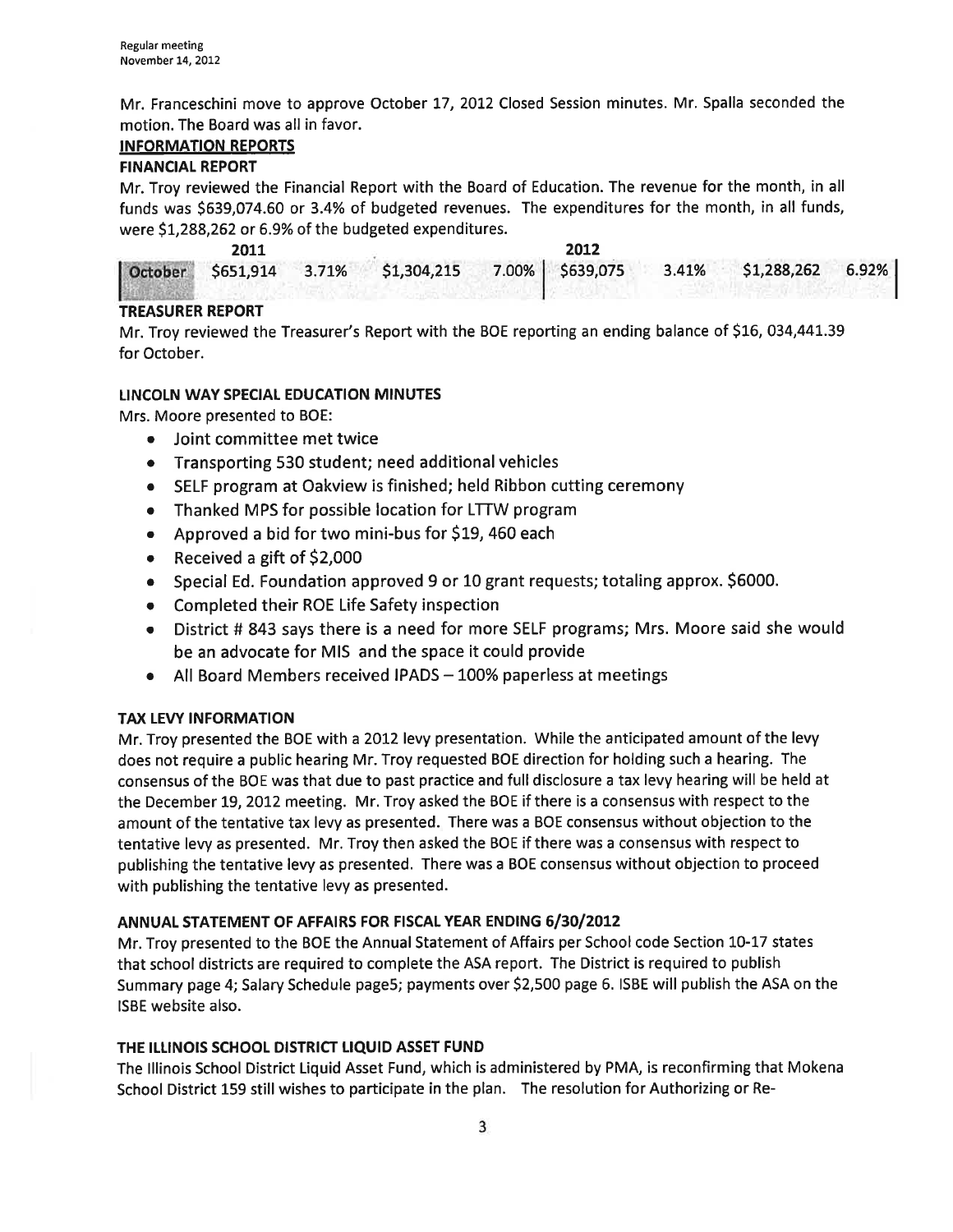authorizing participation in "The Fund" was presented. The administration will be asking for approval in December.

### <sup>I</sup>NTERGOVERNMENTAL AGREEMENT

The intergovernmental agreement between the Park District and Mokena School District was presented with changes made by Mokena Park District. President Markham stated the previous agreement approved by the Board in October was no longer valid since changes have been made. Mr. Ford was not present at the Board meeting to answer questions regardíng the changes.

Mr. Peters stated there were several changes made in this revised contract and that all Board members should review the changes.

Mr. Peters and Mrs. Moore want the Burros organization listed in the agreement as they have used this field in the past, coordinating their schedules with the Blue Demons organization who had the agreement for the last five years.

Mr. Markham said the Park District has had "a change of heart "regarding this agreement; they need more space.

Continued discussion took place regarding the contract. Mr. Peters reiterated that he insisted in September that the Burros organization should be listed in the intergovernmental agreement. Mr. Markham did not agree.

Mr. Spalla motioned to table the discussion regarding the intergovernmental agreement until the next Board meeting when Mr. Ford is present. Mr. Franceschini seconded the motion.

**On Roll Call** 

Ayes: Mr. Franceschini, Mrs. Moore, Mr. Peters, Mr. Regan, Mr. Spalla Nays: None **Abstain: Mr. Markham** MOTION CARRIED 5-1- <sup>O</sup>

# SCHOOL IMPROVEMENT PLANS

Principals Kirchner, Melnyczenko and Rolinitis presented to the BOE their school improvement plans for their assigned schools. Questions were asked and answered. The SIP will be attached to the 2012 lllinois School Report Card appropriately.

## CIPA COMPLIANCE

Mr. Stein presented to the BOE a summary of the Children's lnternet Protection Act (CIPA). This requirement becomes effective for E-Rate funding 2012 which began July 1, 2012. Policy is basically in place for minors to be educated in lnternet safety. Requirements of CIPA are:

- Technology Protection Measure
- Internet Safety Policy
- Public Notice and Hearing
- ¡ Documentation for Undertaking Actions

The agenda for a regular scheduled Board of Education meeting will suffice as appropriate documentation. Administration will ask the BOE to approve the District's CIPA compliance at next regular meeting.

## BOARD ATTORNEY ADVICE AND BOARD COMMUNICATION

Mr. Markham presented to BOE the findings of Board attorney John Fester as a follow up to <sup>a</sup> community member's concern regarding mailings from Board members:

The Board attorney, John Fester provided the following opinion: "l think it would be a good practice to clearly identify the communication as coming from the individual and not the Board. The following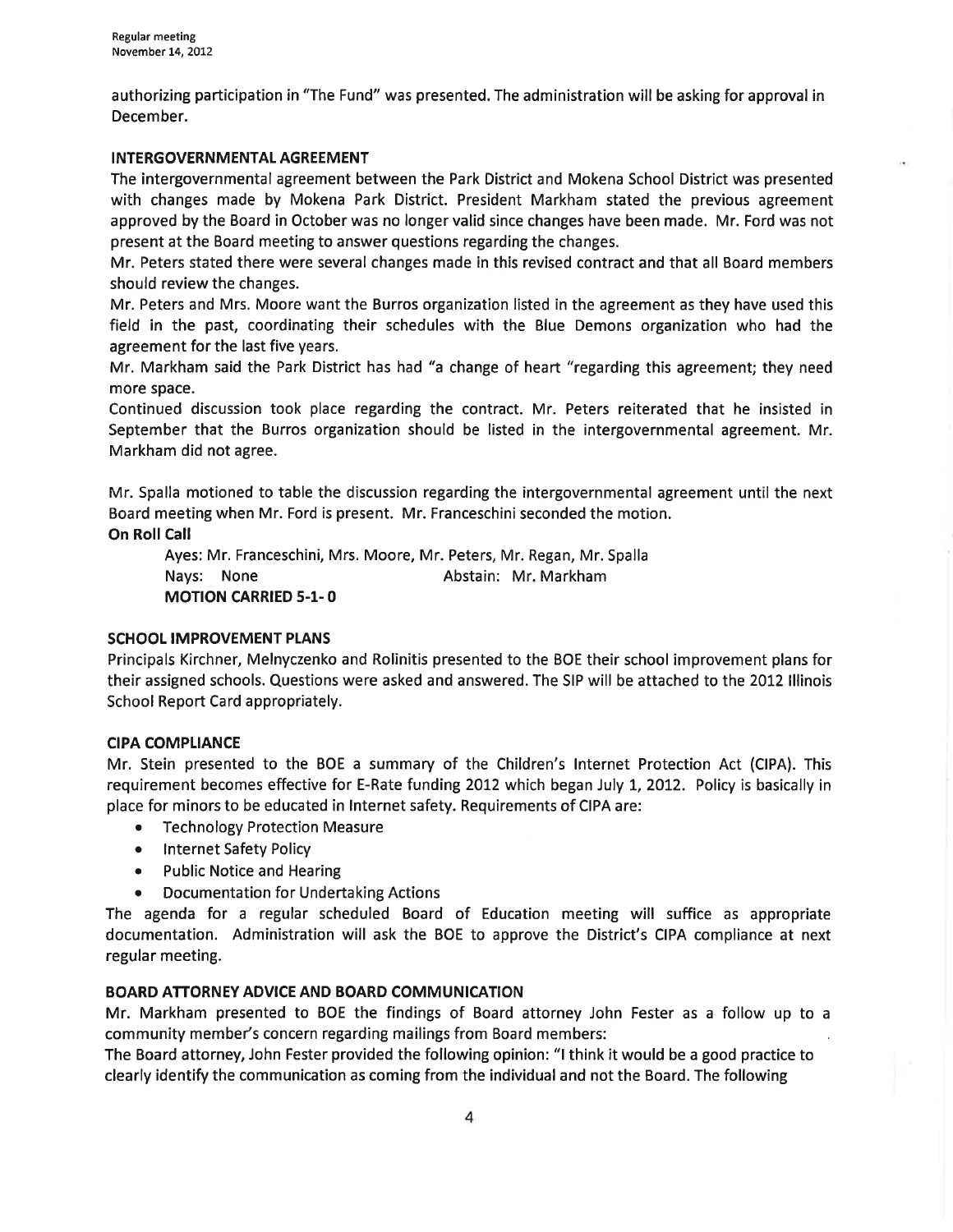should prevent any confusion about whether the person is speaking as an individual or a Board member:"

"The views contained within reflect the views of the individual school board member who is the author of this communication, and may not reflect the views of the Mokena District 159 School Board."

Mr. Fester also replied in an email: "Board members, outside of a Board meeting, are citizens like anyone else and enjoy the same rights of expression that other citizens enjoy. There is no Board policy that prevents individual members from expressing their beliefs or opinions, and the First Amendment

would make it difficult, if not impossible, to enact such a policy."

Mrs. Moore asked to discuss the use of the school logo and stationary; she asked for an opinion from the attorney regarding an individual board member using the district logo. She asked Mr. Markham twice for an attorney opinion.

Mr. Peters agreed with the attorney written disclaimer and board member's First Amendment rights. He stated he did not agree with acknowledging some students for a good job and not all or some vendors for participation and not others; need to acknowledge all.

Mr. Markham explained his reasons for the communications to some and not all.

Mr. Markham closed the discussion.

#### PARENT ADVISORY COMMITTEE

Mr. Spalla explained to the BOE at the October Parent/Teacher Advisory Commíttee meeting there was a request for more teachers to attend; the request is to make this a Superintendent committee for the next few months. The committee would meet at four o'clock after school so more teachers and parents could be involved. There was a request to verify this change with Board policy.

### ACTION REPORTS

FUND BALANCE POLICY

### Recommended motion:

Mr. Spalla moved to approve fund balance policy as stated: The Superintendent or designee shall maintain fund balances adequate to ensure the District's ability to maintain levels of service, maintain its credit rating, and pay its obligations in a prompt manner in spite of unforeseen events or unexpected expenses. The superintendent shall inform the Board whenever the District must draw upon reserves or borrow money.

The School District shall seek to maintain the year-end average fund balance to no less than 25%and no greater than 65% of the annual expenditures. ln the event that the year-end average fund balance falls outside of this range the Superintendent or designee shall provide the Board with an explanatory report detailing plans for operating outside the established range and a timeline for returning within this range, For example, implementing a curriculum or technology improvement plan, or saving for <sup>a</sup> significant capital improvement project. The motion was seconded by Mr. Franceschini.

Board discussion took place. Mrs. Moore wanted to raise the "floor" to 33%; to have four months in reserve. Mr. Peters does not feel comfortable with the 65% without the long range planning being complete.

#### Amended motion:

Mrs. Moore moved to approve fund balance policy as stated: The Superintendent or designee shall maintain fund balances adequate to ensure the District's ability to maintain levels of service, maintain its credit rating, and pay its obligations in a prompt manner in spite of unforeseen events or unexpected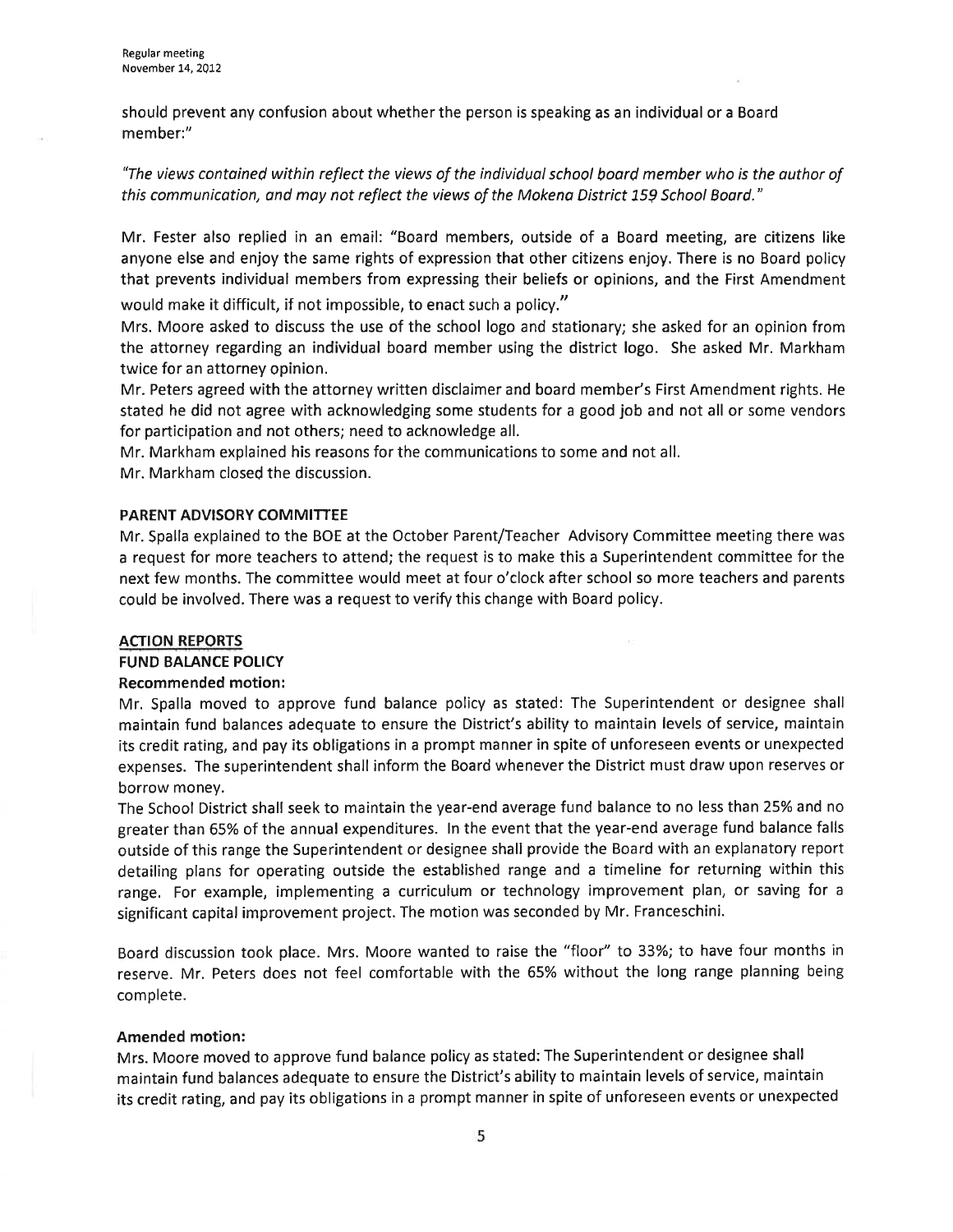Regular meeting November 14, 2012

expenses. The superintendent shall inform the Board whenever the District must draw upon reserves or borrow money.<br>The School District shall seek to maintain the year-end average fund balance to no less than 33% and no

greater than 65% of the annual expenditures. In the event that the year-end average fund balance falls outside of this range the superintendent or designee shall provide the Board with an explanatory report detailing plans for operating outside the established range and a timeline for returning within this range. For example, implementing a curriculum or technology improvement plan, or saving for <sup>a</sup> significant capital improvement project. The motion was seconded by Mr. spalla. On Roll Call

Ayes: Mr. Markham, Mrs. Moore, Mr. Regan, Mr. Spalla Nays: Mr. Franceschini, Mr. peters MOTION CARRIED 4.2

Abstain: None

### RFP FOR CHEVY TRUCK

#### Recommend Motion:

Mr. Franceschíni moved that the Board of Education award the Chevrolet Silverado 25ooHD pick-up truck bid to the low bidder Phillips Chevrolet in the amount of 526,706 which includes the optional g ft Pro Plus snow plow. The motion was seconded by Mr. Spalla.

On Roll Call

Ayes: Mr. Franceschini, Mr. Markham, Mrs. Moore, Mr. Peters, Mr. Regan, Mr. Spalla Nays: None **MOTION CARRIED 6-0** Abstain: None

### **DISTRICT BILLS**

#### Recommended Motion:

Mr. Markham reviewed District bills this month. Mr. Markham moved to approve the bills as presented. The motion was seconded by Mr. Spalla.

On Roll Call

Ayes: Mr. Franceschini, Mr. Markham, Mrs. Moore, Mr. peters, Mr. Regan, Mr. Spalla Nays: None **MOTION CARRIED 6-0** Abstain: None

### **GIRLS ON THE RUN (GOTR)**

#### Recommend Motion:

Mr. Regan moved to approve the addition of Girls on the Run to Schedule B. The motion was seconded by Mr. Franceschini.

On Roll Call

Ayes: Mr. Franceschini, Mr. Markham, Mrs. Moore, Mr. peters, Mr. Regan, Mr. spalla Nays: None **Abstain:** Nays: None

# MOTION CARRIED 6.0

The participation cost will be reviewed once it is determined what is being paid out of Student activity account.

#### PERSONNEL

### Recommended Motion:

Mr. Spalla moved to approve personnel recommendations 1 through 6 as presented, subject to successful background checks, drug screening and physicals. The motion was seconded by Mr. peters. On Roll Call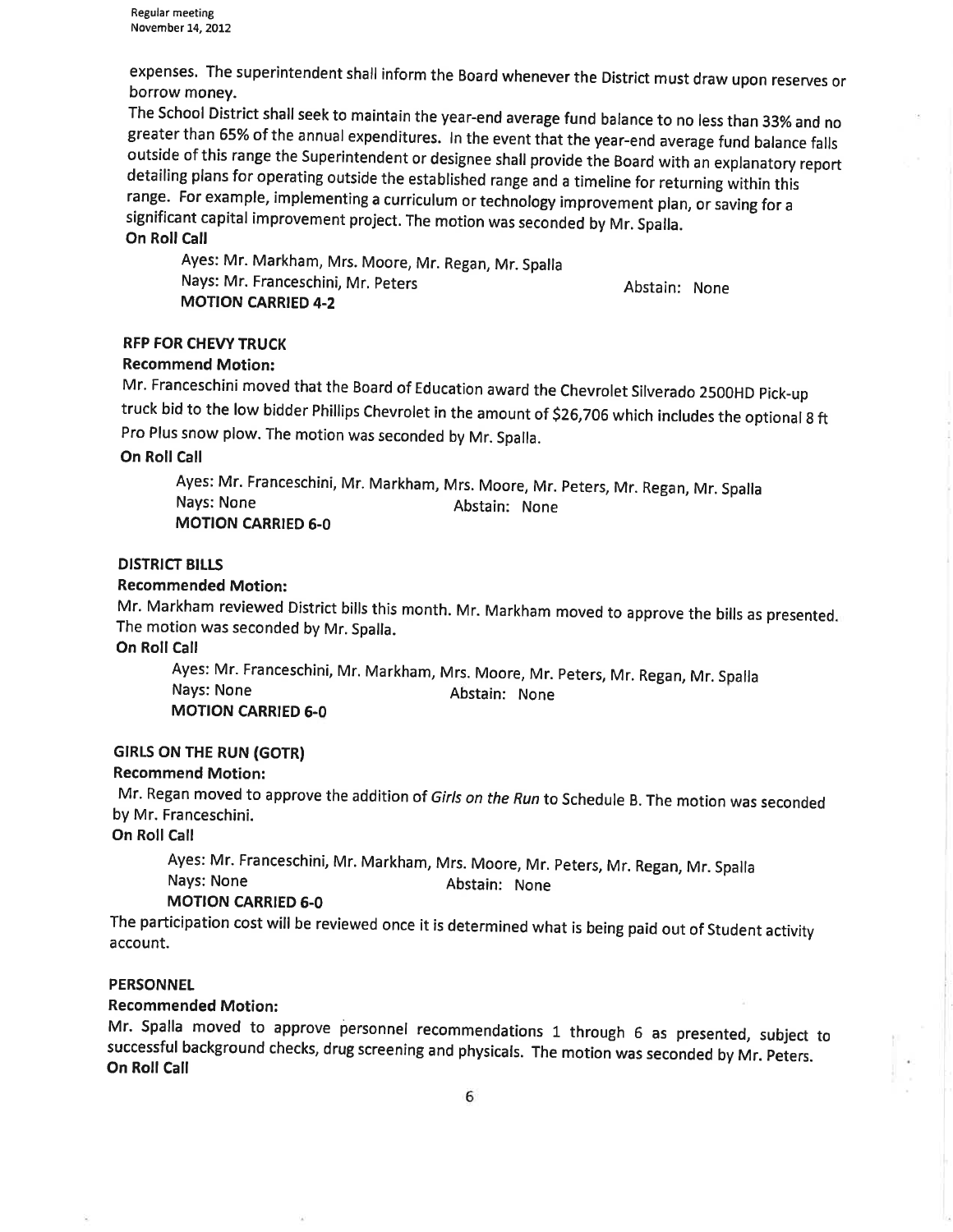|                                | Ayes: Mr. Franceschini, Mr. Markham, Mrs. Moore, Mr. Peters, Mr. Regan, Mr. Spalla |                 |                                   |                                               |  |  |  |
|--------------------------------|------------------------------------------------------------------------------------|-----------------|-----------------------------------|-----------------------------------------------|--|--|--|
| None<br>Nays:                  |                                                                                    | Abstain: None   |                                   |                                               |  |  |  |
| <b>MOTION CARRIED 6-0</b>      |                                                                                    |                 |                                   |                                               |  |  |  |
|                                | 1. Administrative - Leave of Absence                                               |                 |                                   |                                               |  |  |  |
| <b>Charles Vitton</b>          | Assistant Superintendent of                                                        | District        | 11/5/2012-                        |                                               |  |  |  |
|                                | Instruction                                                                        |                 | 12/3/2012                         |                                               |  |  |  |
| 2. Classified - New Hire       |                                                                                    |                 |                                   |                                               |  |  |  |
| Kathrine Arroyo                | <b>Building Aide</b>                                                               | <b>HLM</b>      | 10/29/2012-                       | $$8.38/hr-5 hrs/day$                          |  |  |  |
|                                |                                                                                    |                 | 5/29/2013                         | 174 days/yr                                   |  |  |  |
| Linda Durka                    | Sub Food Server                                                                    | <b>District</b> | As needed                         | \$8.31/hr                                     |  |  |  |
|                                | 3. Classified - Change of Hours                                                    |                 |                                   |                                               |  |  |  |
| Rose Scannell                  | <b>Building Aide</b>                                                               | <b>MJH</b>      |                                   | 10/29-5/29/2013 Hrs increased from 5 to 7 hrs |  |  |  |
| 4. Classified-Resignation      |                                                                                    |                 |                                   |                                               |  |  |  |
| Keith McDonald                 | <b>Bus Driver</b>                                                                  | District        | 10/22/2012                        |                                               |  |  |  |
| <b>Tim Navarro</b>             | Custodian                                                                          | <b>District</b> | 10/19/2012                        |                                               |  |  |  |
| 5. Certified-New Hire          |                                                                                    |                 |                                   |                                               |  |  |  |
| Mary Ann Ornelas               | <b>Extended Sub Teacher</b>                                                        | <b>MJH</b>      | 10/15/2012                        | \$155.02/day                                  |  |  |  |
| 6. Certified- Leave of Absence |                                                                                    |                 |                                   |                                               |  |  |  |
| Kym Van DeWoestyne             | Teacher                                                                            | MJH.            | 10/10/2012 until<br>dr.'s release |                                               |  |  |  |

#### ctosED sEssloN

At 9:40 pm Mr. Franceschini moved to adjourn to November L7 Regular Meeting to go Closed Session for purposes of personnel; Pursuant of 5 ILSC L20/2 c (1). The motion was seconded by Mr. Regan. The Board adjourned for Closed Session by unanimous vote.

### ADJOURNMENT

At 10:22 pm Mr. Markham moved to adjourn the November 12, 2012 Regular meeting; Mr. Franceschini seconded the motion. The meeting was adjourned by unanimous vote.

President

 $22$ torof Secretary  $\mu$  $vert_{t}$